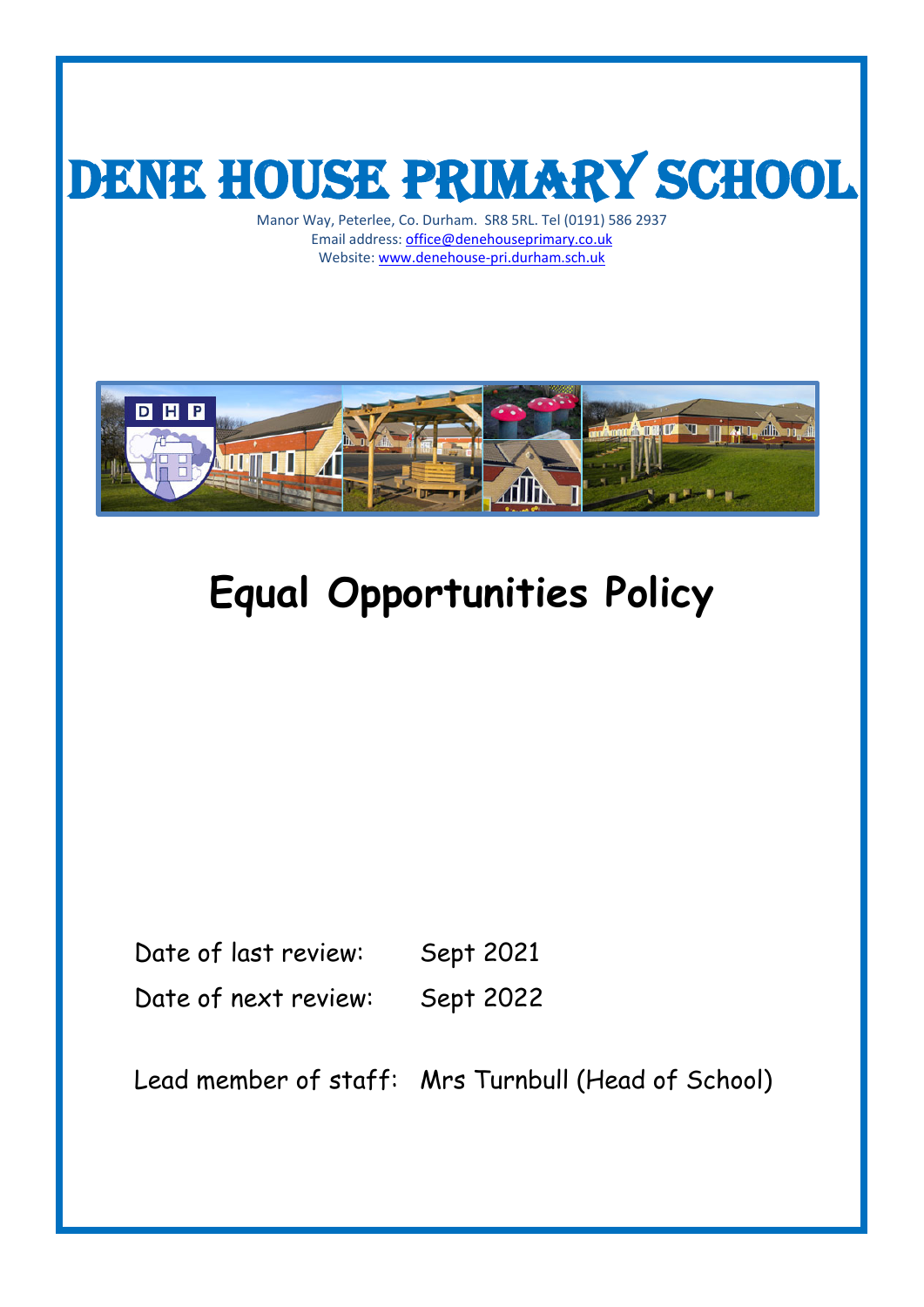Our school code uses the Equality Act 2010: To treat everyone Equally and Fairly regardless of:

- Age
- **Disability**
- Gender
- **Gender Identity**
- Race and Nationality
- Religion or belief
- **Pregnancy**
- **Marriage**
- **Sexual Orientation**

We will adhere to the legal definitions of these protected characteristics as set out by the Equality and Human Rights Commission (EHRC) code of practice.

We believe that all pupils have an equal right to develop and achieve their potential. Equality of opportunity underpins the school curriculum and the work of the school. Children at Dene House Primary School are treated as individuals with their own abilities, difficulties, attitudes, backgrounds and experiences.

The Education Reform Act entitles all pupils in school to a National Curriculum, which is balanced and broad. The National Curriculum includes cross - curricular dimensions such as equal opportunities for boys/girls, multicultural education and special educational needs.

Wherever possible the curriculum will develop children's knowledge and understanding of different beliefs, cultures and needs.

At Dene House Primary School, we aim for an atmosphere of trust and respect among children as well as between teachers and children. Through work on British values, we teach the children how we treat each other and, more importantly, how we learn to respect one another and ourselves as citizens of the world. One of our key nonnegotiables for behaviour is that we 'Respect everyone.'

# **Equality and the Law:**

Our school will ensure it does not unlawfully discriminate against its students, prospective students, staff, job applicants or parents in the performance of its duties.

The school recognises that discrimination can take many forms: direct, indirect, that arising from disability including failure to make reasonable adjustments, harassment and victimisation.

# **Aims of the policy:**

To ensure that:

- Every individual within the school achieves their full potential and has equal opportunities;
- Every child is given access to the best possible level of education and achievement appropriate to their age and ability, through appropriate levels of challenge;
- Staff, parents and children are all informed of the school aims to ensure a continuity of approach throughout the school;
- Any form of prejudice is recognised and challenged to build positive attitudes to difference;
- Understanding and mutual respect of all children, regardless of differences, is promoted;
- Contributions from various cultures are included and acknowledged in the planning and teaching of the full range of National Curriculum subjects, resources and school displays;
- An awareness of the unfairness and injustice of stereotyping is raised;
- Any form of bullying including verbal, physical, homophobic, biphobic, transphobic (HBT) and psychological bullying by any group or individuals is challenged and addressed in line with the Anti-bullying policy;
- When staff are dealing with behavioural incidents, they link back to the school value of 'respect' wherever possible;
- Racist, sexist, disablist and HBT incidents and bullying are recorded and monitored.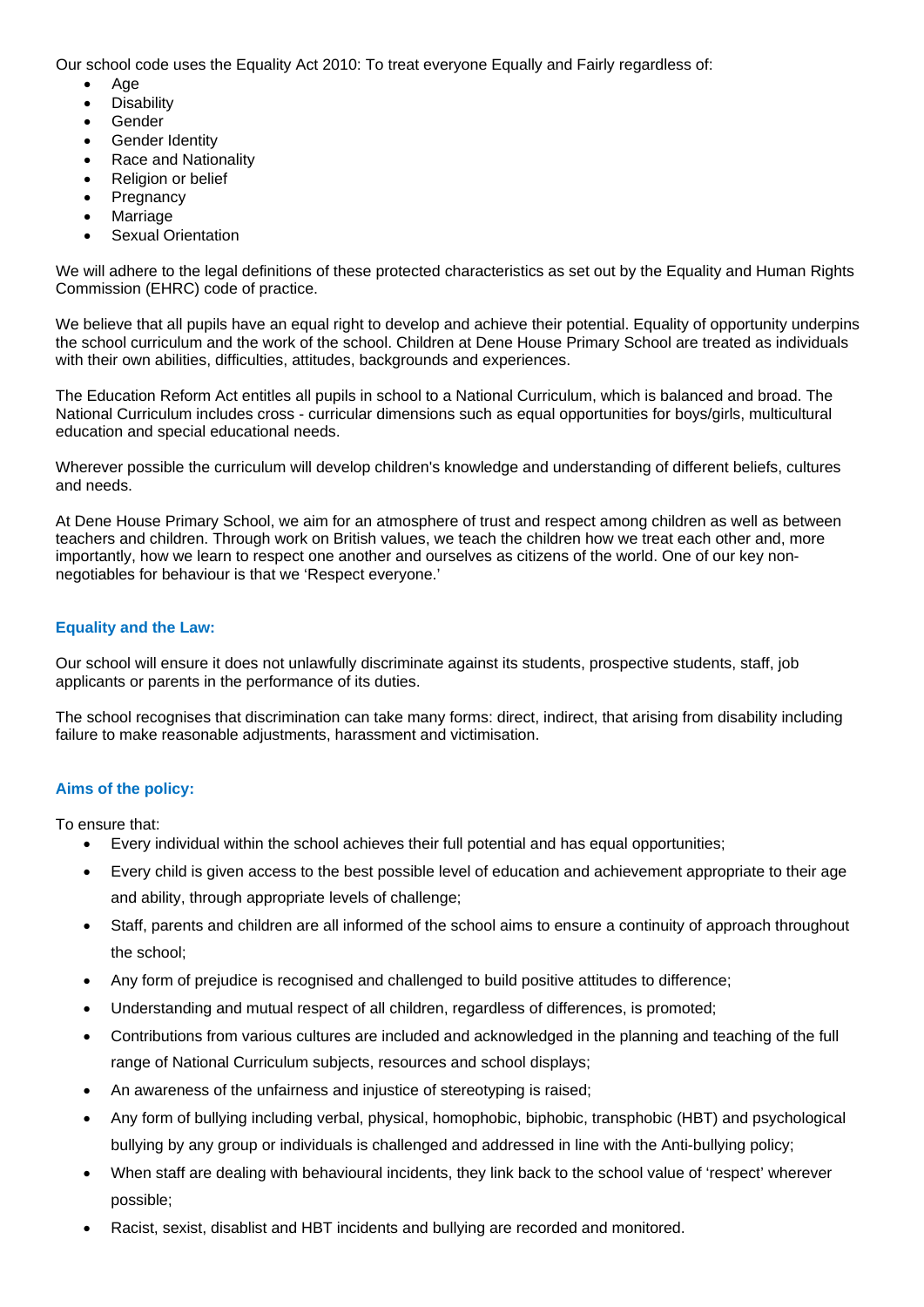#### **Children:**

It is the right of every child irrespective of age, race or nationality, religion or belief, disability, class, gender, sexual orientation, gender identity, special needs or ability to achieve their full potential. Each child should have access to an education, which will enable them to utilise their talents to the full and achieve their potential. We must develop children to become sensitive to, and aware of, ways in which equality of opportunity is denied and how this might affect them and others in society.

#### **How will we ensure this happens?**

- Giving children time to talk in class discussions to give everyone opportunity to voice opinion and discuss how they are feeling – everyone has their voice heard;
- Providing a differentiated curriculum by developing classroom approaches that cater for individual differences but which do not make distinctions that have negative effects on children, their learning and development;
- Displays around school promoting positive equality issues;
- Providing an entitlement curriculum, which aims to offer the same balanced curriculum and learning experiences to all;
- Children encouraged to think about the exclusion of others and the negative effect it can have;
- Reminding the children of behaviour non-negotiables and reviewing these regularly with children through regular 'pupil voice' meetings
- Using assembly time to reinforce equal opportunity issues.
- Using targets and rewards for children to reinforce acceptable behaviour and attitudes and using resources such as 'Marvellous Me' to inform parents;
- Ensuring that all children will have equal access to all resources.

#### **Our Curriculum:**

All children will have equal access to all aspects of the curriculum and school life. We will need to monitor our practices to achieve this. Children should be given the opportunity:

- To make choices without rejecting any as being inappropriate, e.g. sport, monitor jobs;
- To gain self-worth and self-confidence, freeing them to develop a sense of who they are and what they want;
- Develop independence and a range of 'life skills' to aid them in their future endeavours;
- To have equal educational experiences, for example trips and working with external visitors.

#### **Resources:**

- Books, work cards, equipment and other resources will be checked regularly through Work Scrutiny and Book Looks to see that they are non-stereotyping;
- Children will be encouraged to learn to identify, discuss and challenge stereotypes if they are found in existing material.

# **Admissions and Exclusions:**

Our admissions arrangements are operated in conjunction with DCC and are fair and transparent, not discriminating on the protected characteristics or socio-economic factors.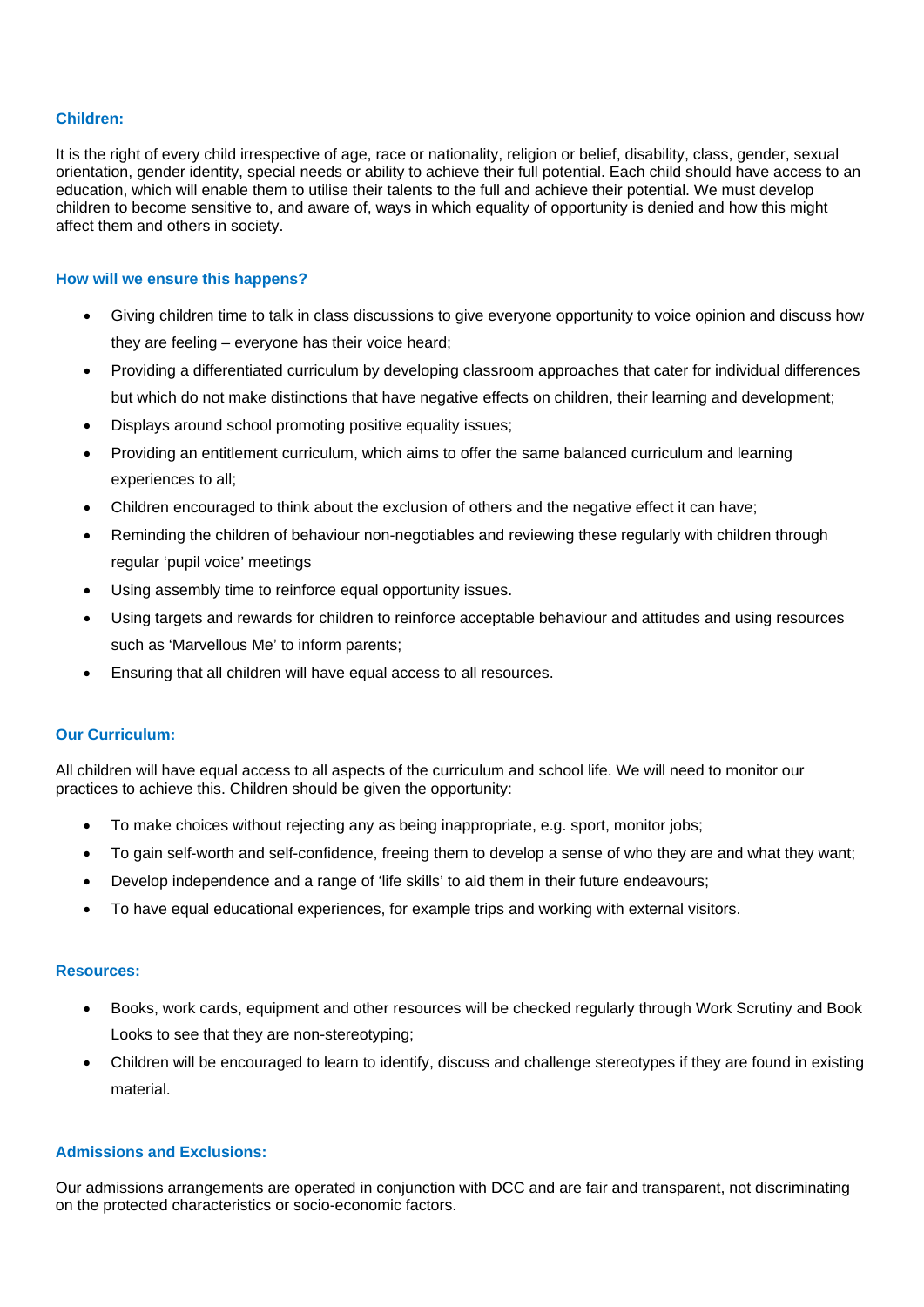Exclusions will always be based on the school's Behaviour Policy. We will closely monitor exclusions to avoid any potential adverse impact.

# **Staffing:**

The school is committed to the implementation of equal opportunities principles and the monitoring and active promotion of equality in all aspects of staffing;

- All staff appointments and promotions are made on the basis of merit and ability and in compliance with the law.
- A commitment to equal opportunities is included in the selection criteria for all posts.
- Teaching and support staff are encouraged to further their professional careers by attending courses suited to their posts.

# **Employer Duties:**

As an employer, we need to ensure that we eliminate discrimination, victimisation and harassment in our employment practice and advance equality across all groups within our workforce.

Equality aspects such as age, gender, race, disability, sexual orientation, gender identity, marriage status, pregnancy, religion and belief are considered when appointing staff, assigning additional responsibilities and re-evaluating staffing structures, to ensure all decisions are free from discrimination.

Actions to ensure that this is met, include:

- Monitoring recruitment and retention including bullying and harassment of staff;
- Continued professional development for all staff;
- SLT support to ensure equality of opportunity for all.

# **Role of the Governors:**

- Agree the Equal Opportunities policy and ensure it is implemented;
- Ensure all appointments are made by giving due regard to this policy so that nobody is discriminated against;
- Welcome all applications to the school, whatever a child's background, ability, age, race, gender, sexual orientation, religion, belief or gender identity.

# **Role of the Headteacher:**

- Implement the Equal Opportunities policy;
- Ensure all staff are aware of the policy, including staff new to the school;
- Ensure all appointments are made by giving due regard to this policy so that nobody is discriminated against;
- Treat all incidents of discrimination, bullying or unfair treatment with due seriousness.

# **Staff Responsibility:**

It is the responsibility of all staff to foster and facilitate this ideal by creating a welcoming environment for all children and staff. They will endeavour to establish an atmosphere within school which effectively reduces prejudice and raises self-esteem, so that all children can develop independence, freedom of choice and knowledge of their right to take on whatever roles they choose, no matter what their background, gender or ability.

As a staff we have to remember that we are role models. We must recognise and challenge discrimination as and when it occurs. Staff are personally responsible for their own acts of discrimination, harassment, bullying or victimisation carried out during their employment.